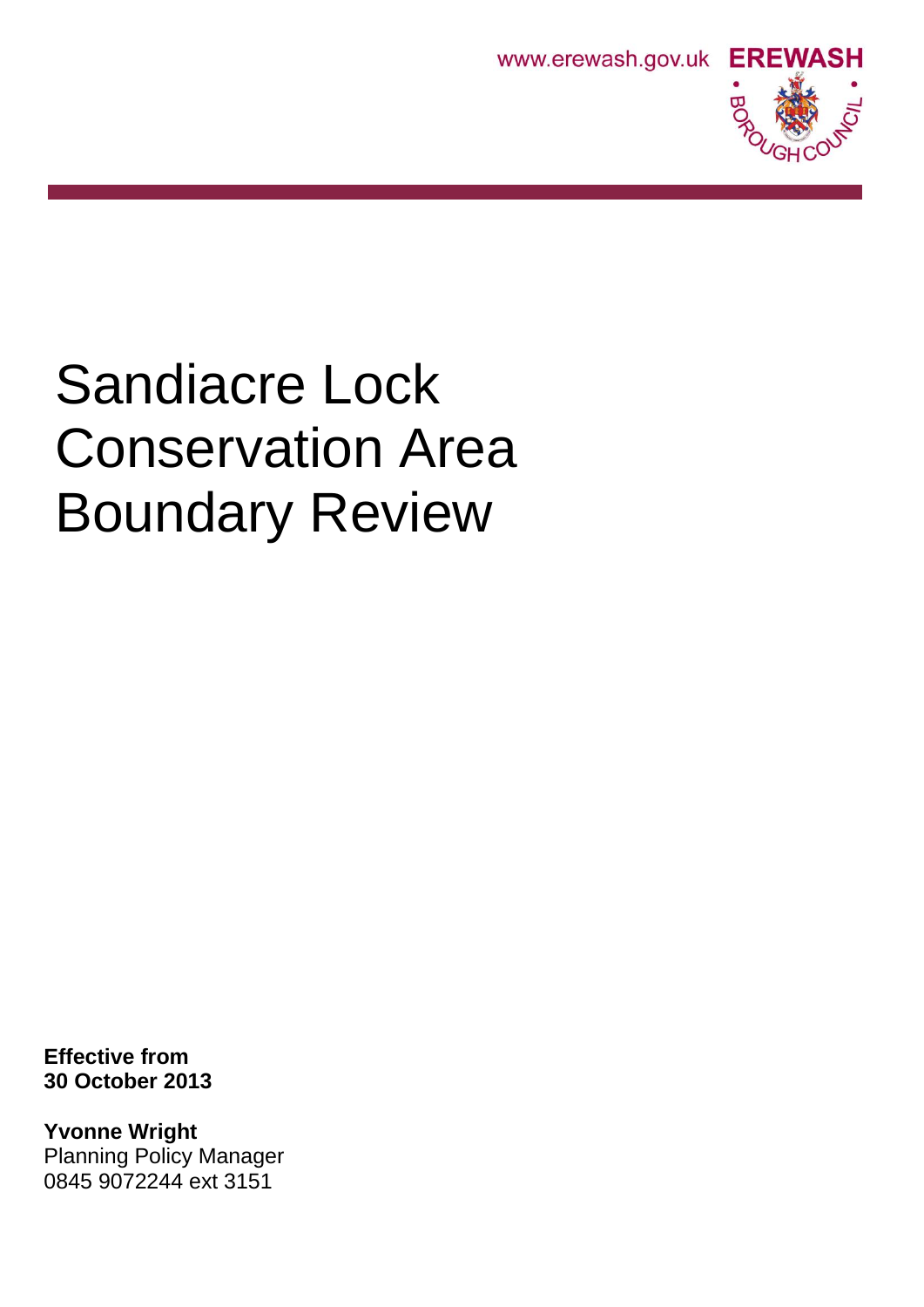## **Contents**

**1 Introduction**

## **2 Boundary Review**

### **Maps**

- M1 Boundary as initially designated
- M2 Boundary amendment
- M3 Boundary as amended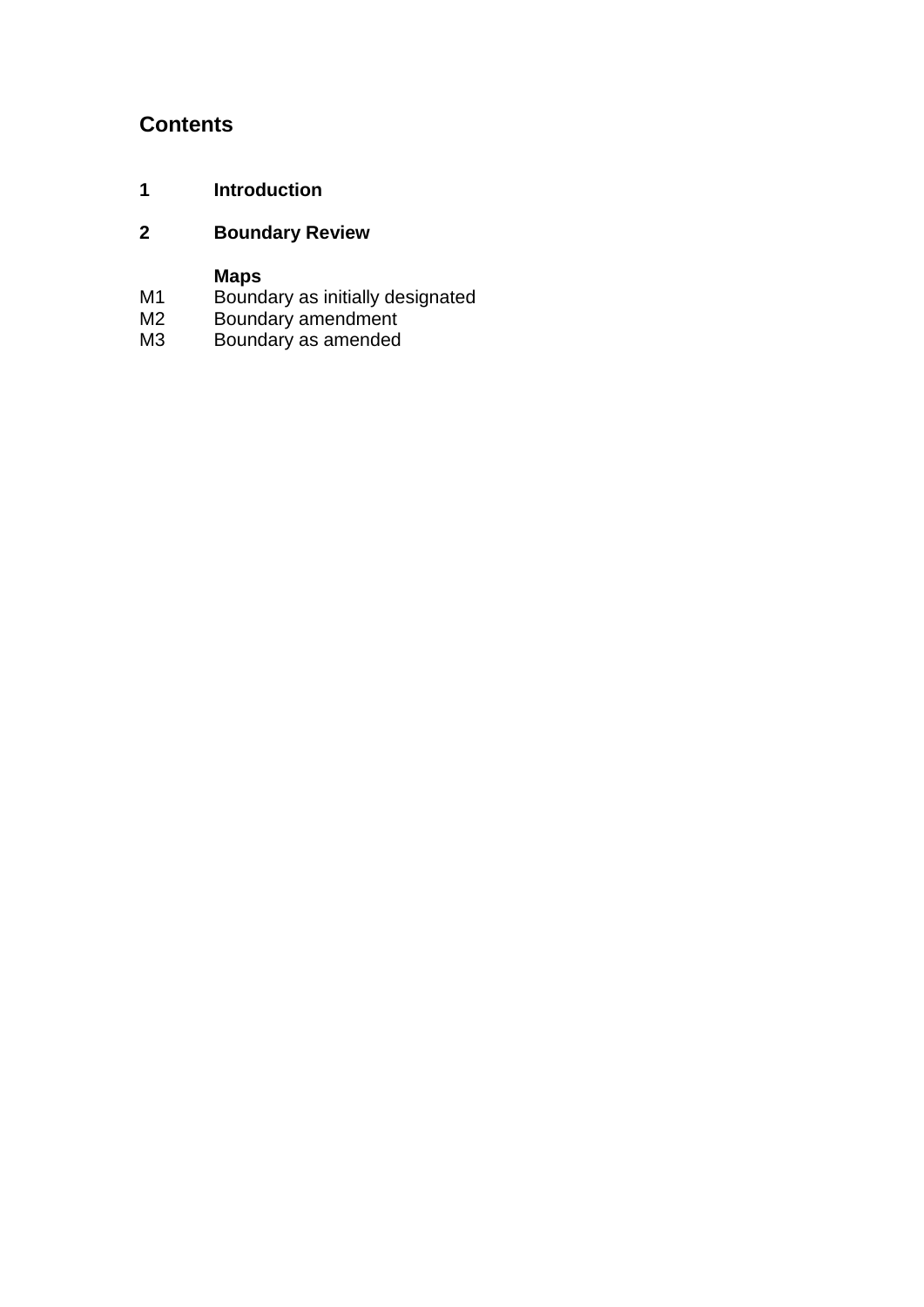#### **1 Introduction**

- 1.1 Section 69 of the Planning (Listed Buildings and Conservation Areas) Act 1990 defines a conservation area as an area of "special architectural or historic interest, the character or appearance of which it is desirable to preserve or enhance". The Sandiacre Lock conservation area was designated in March 1984.
- 1.2 Map 1 shows the conservation area boundary as initially designated. An amendment to the conservation area boundary was adopted on 24 July 2013 and became effective on 30 October 2013. This amendment is shown on map 2. Map 3 shows the conservation area boundary as amended.

#### **2 Boundary Review**

- 2.1 It is proposed that the properties numbered 1 to 9 (odds) Lock Lane should be **added** to the Conservation Area. The proposed boundary revision is indicated on Map 2.
- 2.2 5 Lock Lane was built in about 1800. It was probably the mill house associated with the "steam flour mill" that burnt down in 1841. The property has qualities of age that would justify its designation as a heritage asset.
- 2.3 The site of the "steam flour mill" was redeveloped in the 1840's and again in the



1970's. The site of the lock keeper's cottage on the Derby Canal was also redeveloped in the 1970's. Some remains of these buildings may survive below ground, although they have been overlaid by later development.

2.4 The group of trees to the rear of these properties (adjoining the west bank of the Erewash Canal) contributes toward a revealed view (see paragraph 8.3) and thus contributes to a sense of intimacy. The individual specimens are generally poor, but Conservation Area designation will ensure that their replacement is carefully managed so that the group of trees continues to make a positive contribution to the character of the area.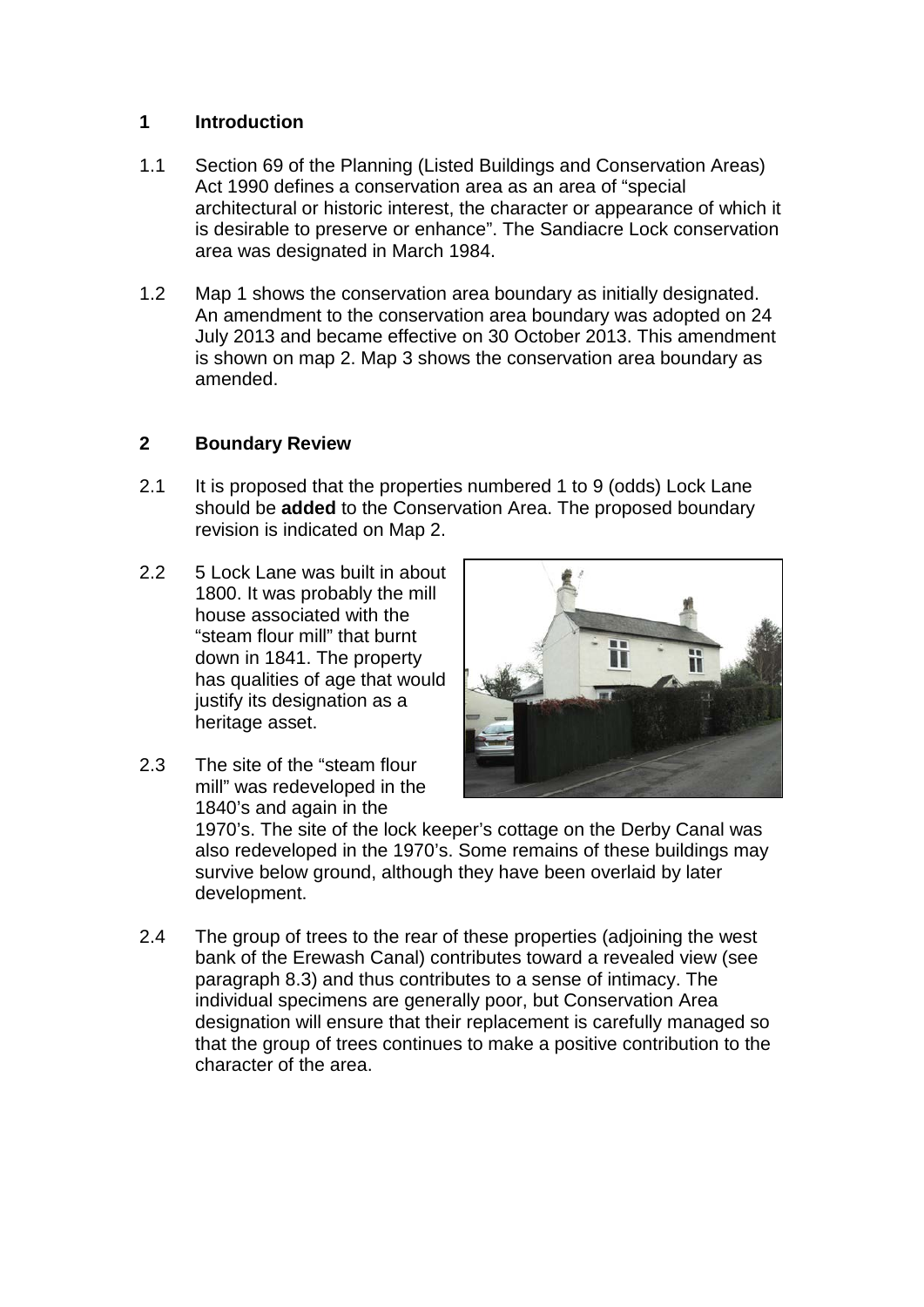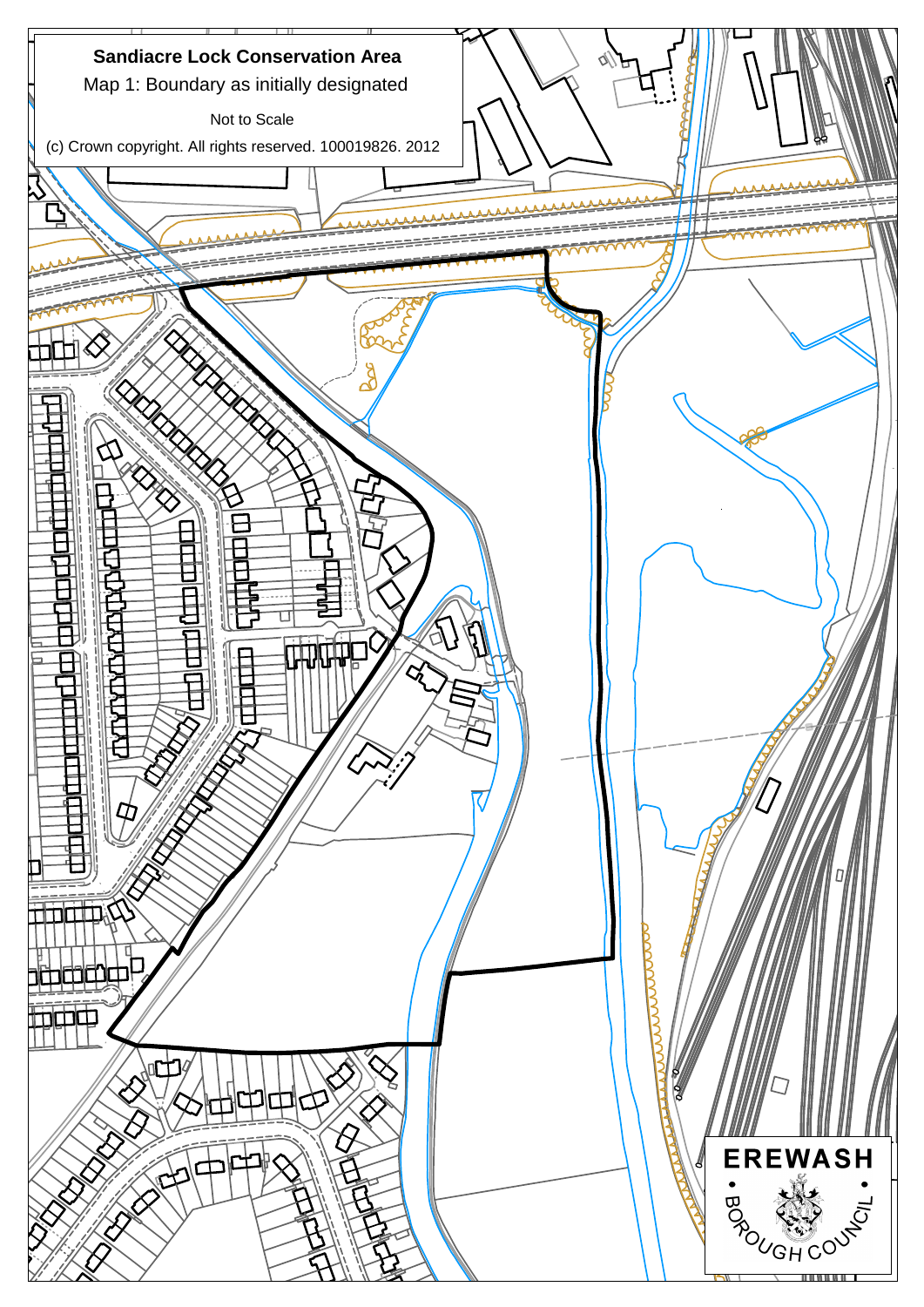